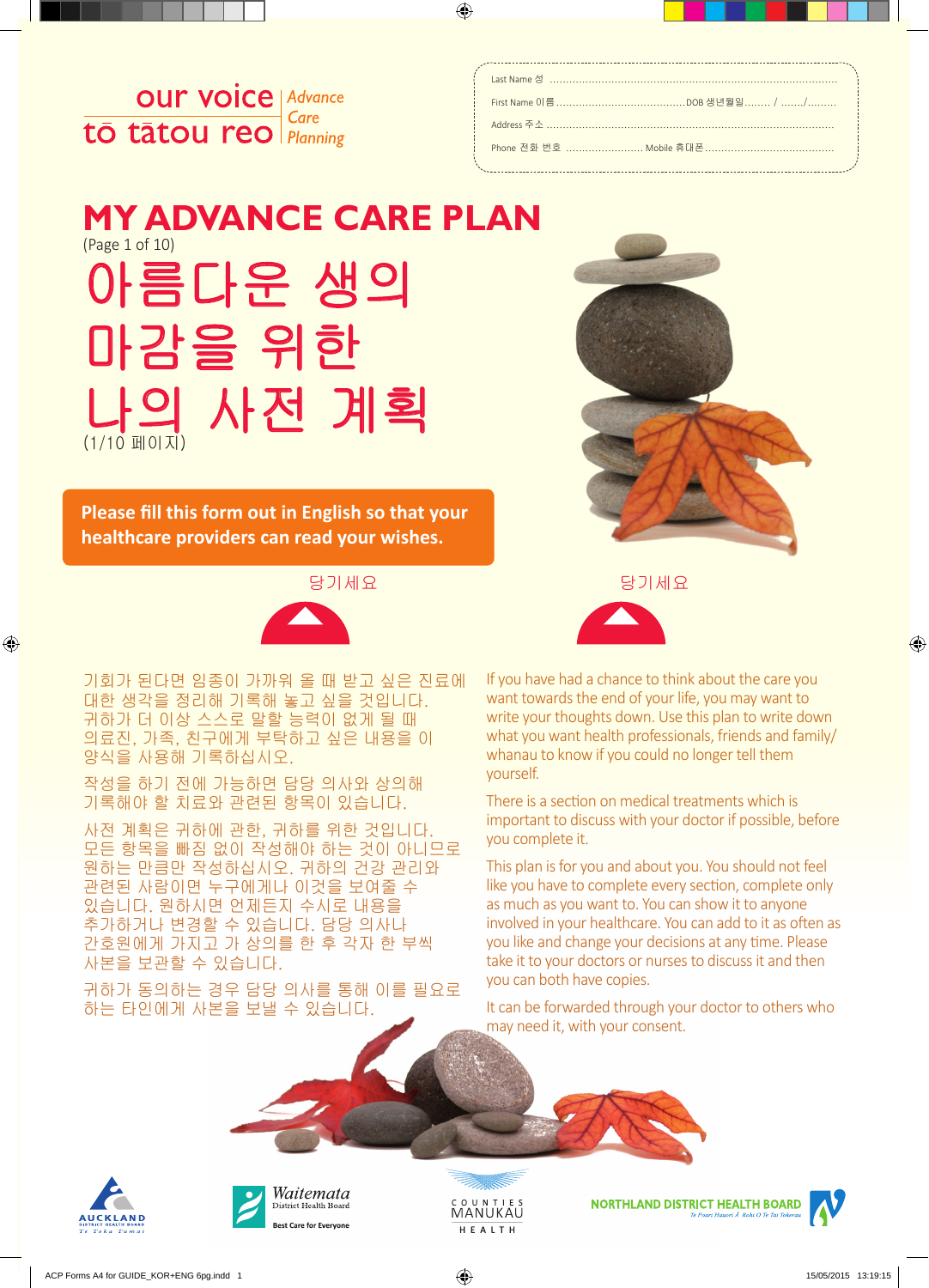### **OUT VOICE | Advance**  $\overline{\text{t\bar{o}}\text{ t\bar{a}}\text{tou reo}}$   $\overline{\text{care}}$

**MY ADVANCE CARE PLAN (Page 2 of 6)** 아름다운 생의 마감을 위한 나의 사전 계획 (2/6 페이지)

Please use this plan to inform my care only if I am unable to inform you directly.<br>내가 직접 말할 능력이 없게 될 경우에 한해 이 사전 계획을 사용해 주십시오.

#### Please fill this form out in English so that your healthcare providers can read your wishes. 이 양식을 영어로 작성하여 주시면 의료진들이 여러분이 원하는 바를 읽을 수 있습니다.

My Enduring Power of Attorney (for personal care and welfare) 나를 대신해 의사결정을 할 수 있는 영구 피위임자 (개인 의료 및 복지 사항 관련)

| First name(s), 이름: | Last name:     | Relationship: |
|--------------------|----------------|---------------|
|                    |                |               |
| Address:           |                |               |
|                    |                |               |
| Home Phone:        | Daytime Phone: | Mobile Phone: |
|                    |                |               |

#### Please try to include the following people in decisions about my care: 나의 진료에 관한 의사결정에 아래의 분들을 포함시키도록 노력해 주십시오:

| First name:                | Last name: |      | Relationship:        | Phone: |
|----------------------------|------------|------|----------------------|--------|
|                            |            |      |                      |        |
| First name:                | Last name: |      | Relationship:        | Phone: |
|                            |            |      |                      |        |
| First name:                | Last name: |      | Relationship: Phone: |        |
|                            |            |      |                      |        |
| I have made a Will (tick): |            | Yes  | No It is held by:    |        |
| 나의 유언장 여부(선택해 표시하십시오):     |            | □ 있음 |                      |        |
|                            |            |      |                      |        |
|                            |            |      |                      |        |
|                            |            |      |                      |        |

#### If I can no longer tell you myself I want those who care for me to know:

The following is important to me (this can include your hopes and fears, practical matters [eg you like the TV on, you like to be outside], family concerns, spiritual care you would like, anything else you can think of):

내가 더 이상 스스로 말할 능력이 없게 될 때 나를 돌보는 분들이 다음 사항을 알고 계시기를 바랍니다:

나에게 중요한 것은 다음과 같습니다 (귀하의 희망 사항, 두려움, 실제적인 것 [예: TV를 켜놓거나 밖에 나가 있기 원함]. 가족 문제, 바라는 영적 보살핌, 기타 생각나는 것을 기록하십시오):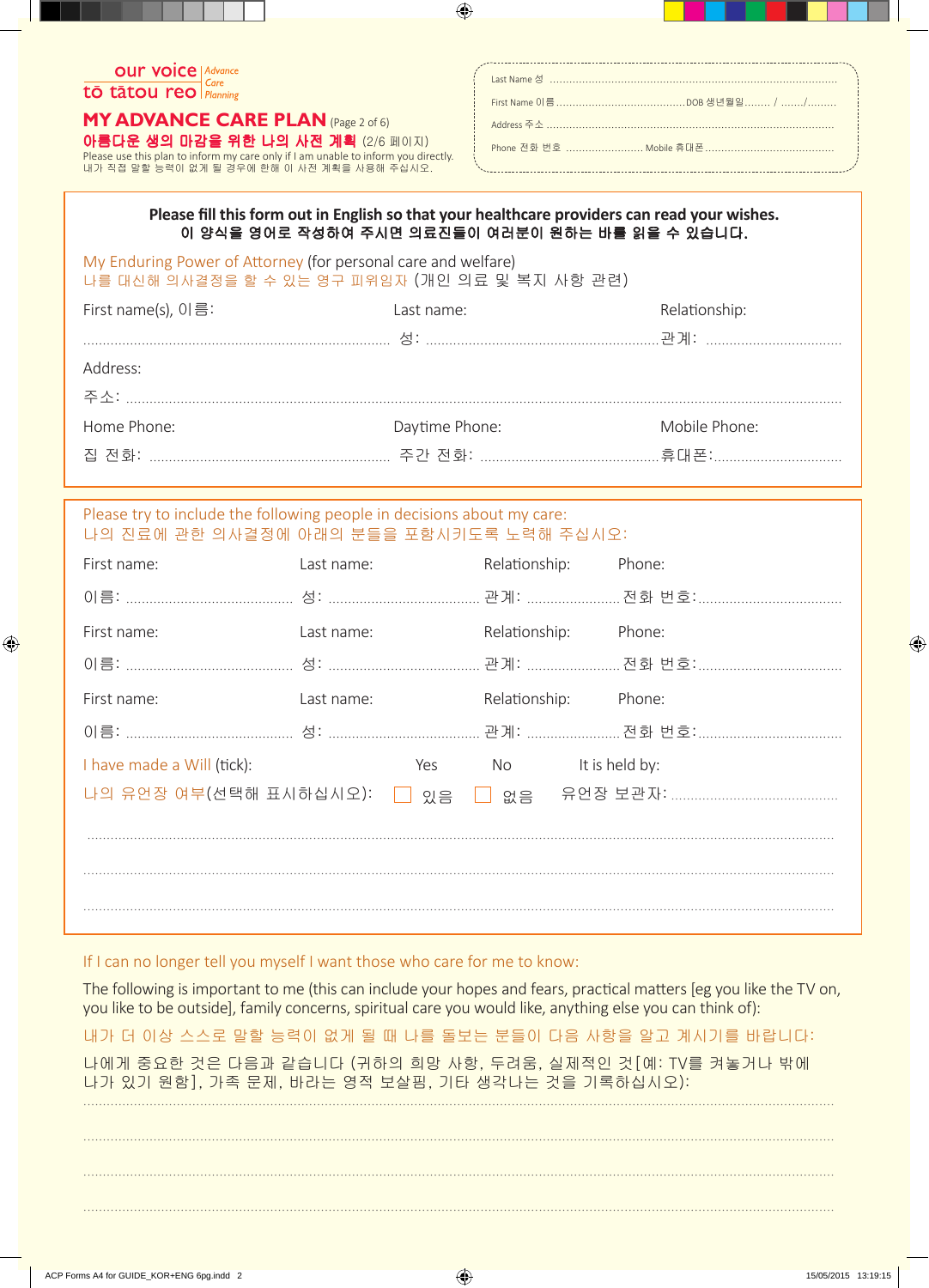

아름다운 생의 마감을 위한 나의 사전 계획 (3/6 페이지) **MY ADVANCE CARE PLAN** (Page 3 of 6)

Please use this plan to inform my care only if I am unable to inform you directly. 내가 직접 말할 능력이 없게 될 경우에 한해 이 사전 계획을 사용해 주십시오.

This is what makes life meaningful to me (this may include values, people, pets, ways you would like those caring for you to look after your spiritual and emotional needs, and anything else you want);

나의 삶에 의미가 있는 것은 다음과 같습니다(귀하의 가치관, 사람, 반려동물, 돌보는 사람이 배려해 주기 바라는 영적, 정서적 욕구 충족 방법 및 기타 귀하가 원하는 것을 기록하십시오);

.................................................................................................................................................................................................

.................................................................................................................................................................................................

.................................................................................................................................................................................................

I would like my family and friends to know and remember these things:

나의 가족, 친구들이 알고 기억해 주기 바라는 내용은 다음과 같습니다:

.................................................................................................................................................................................................

.................................................................................................................................................................................................

.................................................................................................................................................................................................

When I am dying the following are important to me (tick):

나의 임종이 가까워 올 때 나에게 중요한 것은 다음과 같습니다 (선택해 표시하십시오):

Keep me comfortable

<mark>」 편안하게 해 주십시오</mark>

Take out tubes and lines that are not adding to my comfort

편안함에 도움이 되지 않는 튜브나 라인을 제거해 주십시오

Let my family and friends be with me

|  |  |  |  |  | △ 가족과 친구들이 옆에 있어 주십시오. |
|--|--|--|--|--|------------------------|
|--|--|--|--|--|------------------------|

Offer me something to eat and drink

먹을 것과 마실 것을 주십시오

Stop Medications that do not add to my comfort

편안함을 더해 주지 않는 약물 투여는 중단해 주십시오

Attend to my spiritual needs

■ 나의 영적 욕구를 채워 주십시오

Other:

기타:

................................................................................................................................................................................................. ................................................................................................................................................................................................. .................................................................................................................................................................................................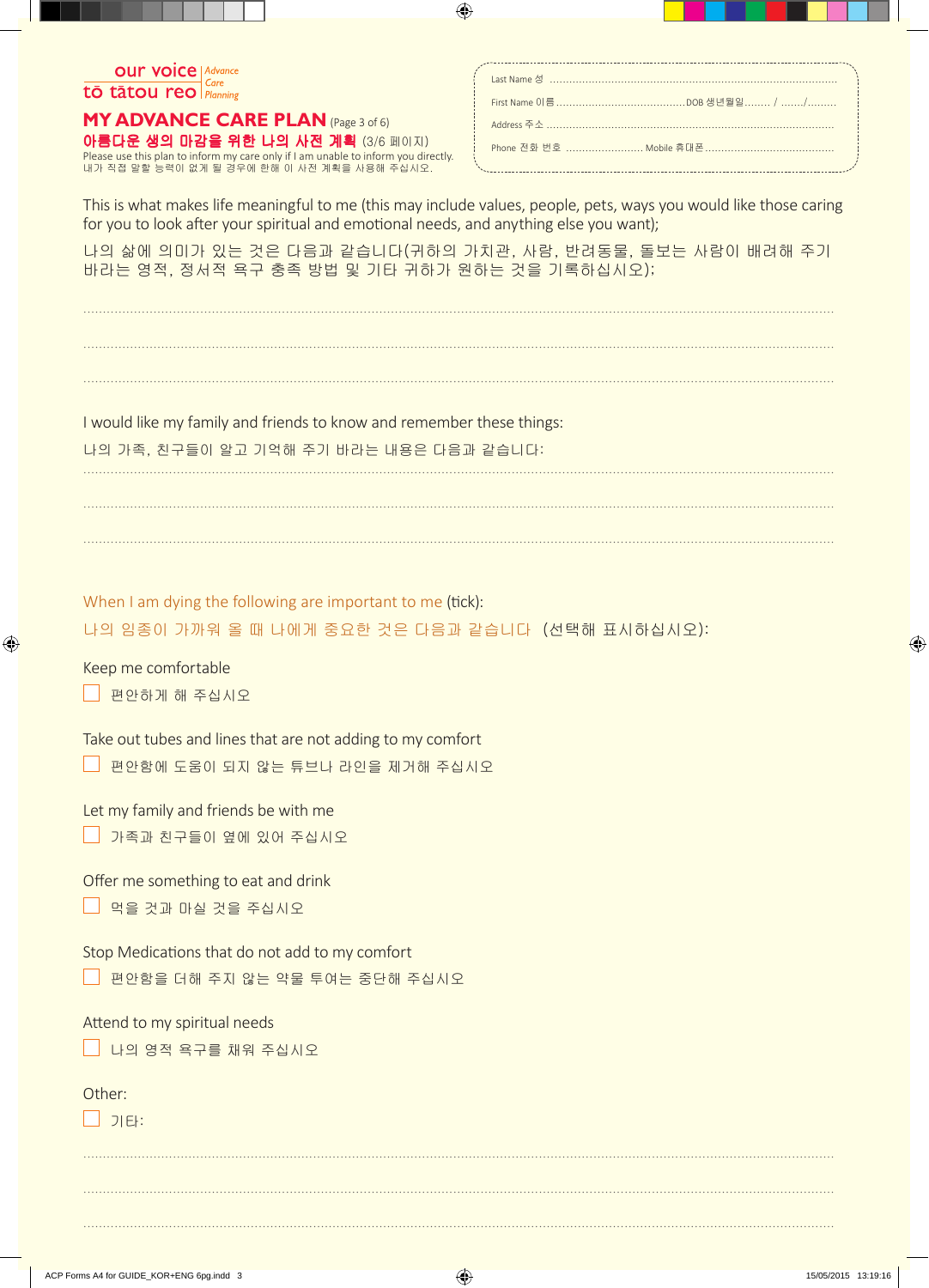| <b>OUIT VOICE   Advance</b><br>tō tātou reo Planning<br><b>MY ADVANCE CARE PLAN (Page 4 of 6)</b><br>아름다운 생의 마감을 위한 나의 사전 계획 (4/6 페이지)<br>Please use this plan to inform my care only if I am unable to inform you directly.<br>내가 직접 말할 능력이 없게 될 경우에 한해 이 사전 계획을 사용해 주십시오.<br>The place I die is important to me (tick):<br>Yes<br>사망 장소의 중요 여부 (선택해 표시하십시오): □□ 있음<br>When I am dying I would like to be cared for (tick):<br>임종이 가까워 올 때 나를 보살피는 곳을 다음 장소로 해 주십시오 (선택해 표시하십시오): | <b>No</b><br>$\Box$ 없음                  |  |  |  |
|------------------------------------------------------------------------------------------------------------------------------------------------------------------------------------------------------------------------------------------------------------------------------------------------------------------------------------------------------------------------------------------------------------------------------------------------------------------------------------|-----------------------------------------|--|--|--|
| At home, which for me is:                                                                                                                                                                                                                                                                                                                                                                                                                                                          |                                         |  |  |  |
|                                                                                                                                                                                                                                                                                                                                                                                                                                                                                    |                                         |  |  |  |
|                                                                                                                                                                                                                                                                                                                                                                                                                                                                                    |                                         |  |  |  |
|                                                                                                                                                                                                                                                                                                                                                                                                                                                                                    |                                         |  |  |  |
| Please care for my body by ensuring the following:<br>시신에 관한 희망 사항:                                                                                                                                                                                                                                                                                                                                                                                                                |                                         |  |  |  |
| I would like to be (tick):<br>다음과 같이 해 주십시오(선택해 표시하십시오):<br>I would like the following as my end-of-life ceremony or funeral:<br>내가 원하는 영결식이나 장례식은 다음과 같습니다:                                                                                                                                                                                                                                                                                                                       | Cremated<br><b>Buried</b><br>□ 매장<br>화장 |  |  |  |
| I would like to donate my organs and/or tissues for transplantation. (Tick):<br>장기 및 조직의 기증 여부 (선택해 표시하십시오):<br>Yes<br><b>No</b><br>$\Box$ 있음<br>$\Box$ 없음<br>Other comments:<br>기타 하시고 싶은 말씀:                                                                                                                                                                                                                                                                                     |                                         |  |  |  |
|                                                                                                                                                                                                                                                                                                                                                                                                                                                                                    |                                         |  |  |  |
|                                                                                                                                                                                                                                                                                                                                                                                                                                                                                    |                                         |  |  |  |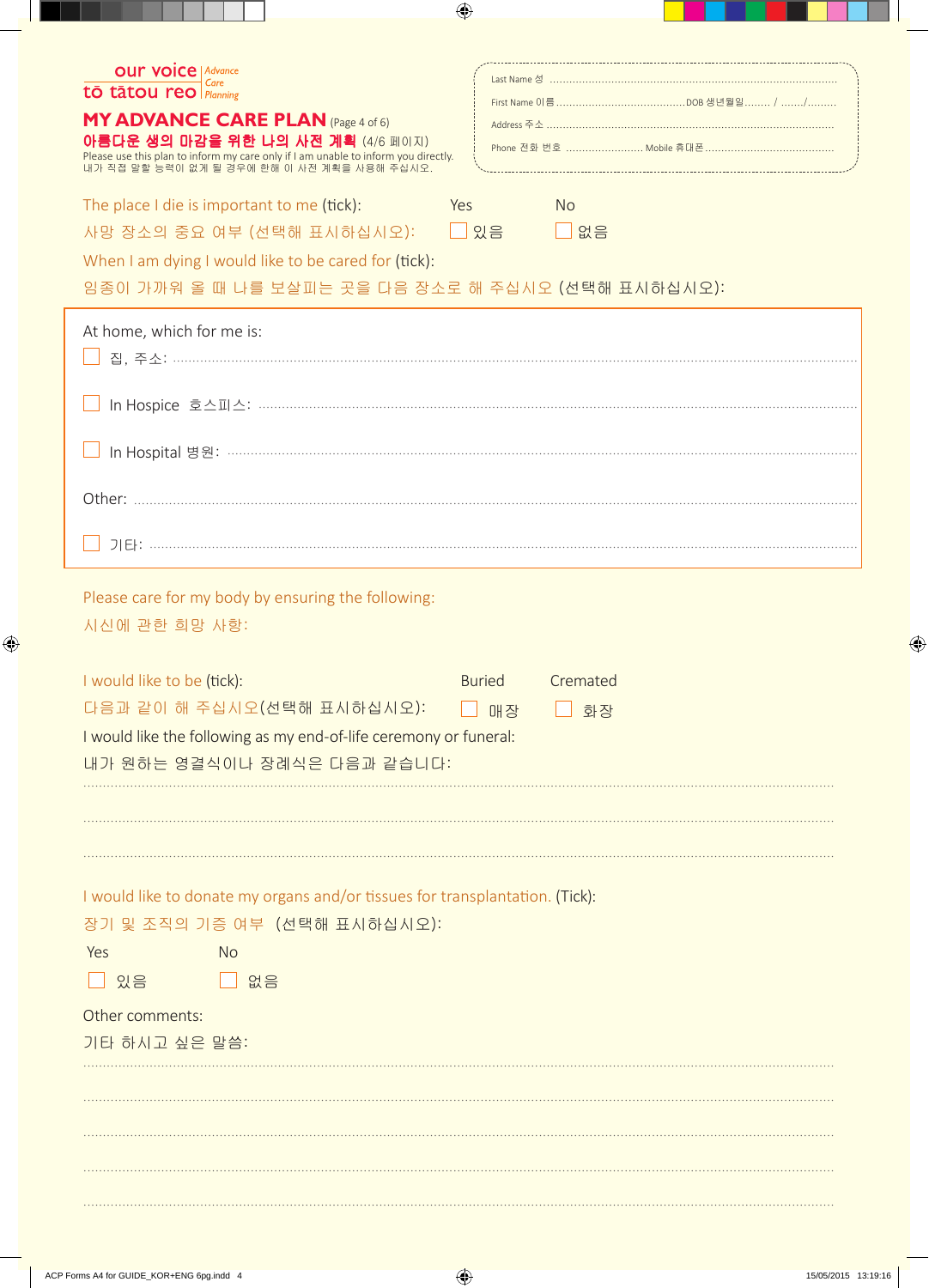## **OUT VOICE | Advance** tō tātou reo

아름다운 생의 마감을 위한 나의 사전 계획 (5/6 페이지) **MY ADVANCE CARE PLAN** (Page 5 of 6) Please use this plan to inform my care only if I am unable to inform you directly. 내가 직접 말할 능력이 없게 될 경우에 한해 이 사전 계획을 사용해 주십시오.

Specific Treatment and Care Preferences (please fill out with the help of your Doctor or Nurse) These expressed preferences should be used to guide clinical decisions in the circumstances I have set out below:

치료 및 보살핌에 관한 희망 사항 (귀하의 의사 또는 간호사의 도움을 받아 작성하십시오)

# 아래 설명한 환경 하에서 치료와 관련된 의사 결정에 다음의 희망 사항을 지침으로 사용해 주십시오:

| I would/would not want: | In these circumstances |
|-------------------------|------------------------|
| 원하는 내용/원하지 않는 내용:       | 다음의 환경 하에서:            |
|                         |                        |
|                         |                        |
|                         |                        |
|                         |                        |
|                         |                        |
|                         |                        |
|                         |                        |
|                         |                        |
|                         |                        |
|                         |                        |
|                         |                        |
|                         |                        |
|                         |                        |
|                         |                        |
|                         |                        |
|                         |                        |
|                         |                        |
|                         |                        |
|                         |                        |
|                         |                        |
|                         |                        |
|                         |                        |
|                         |                        |
|                         |                        |